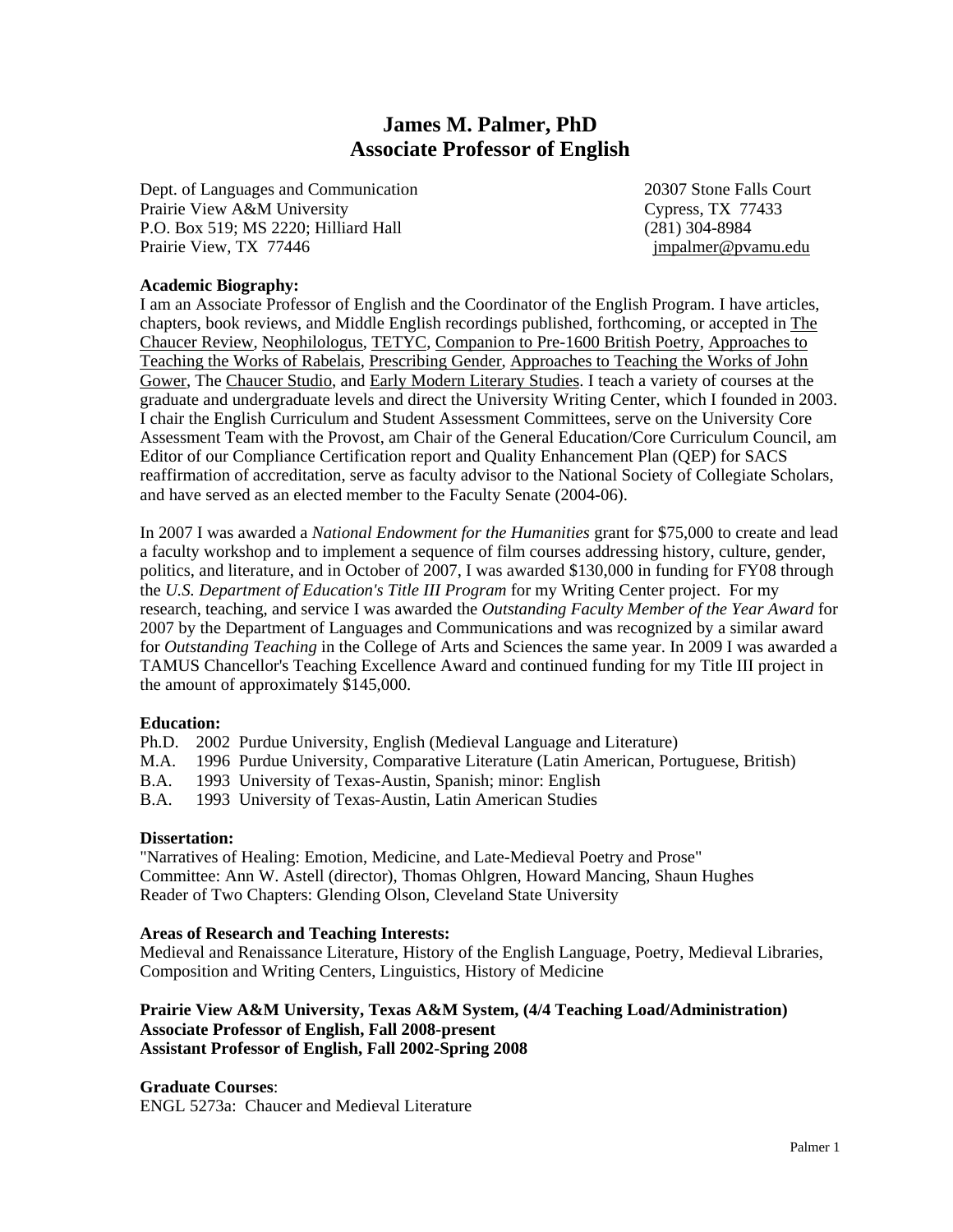ENGL 5273b: Medieval Romance

ENGL 5123: Research Methods

ENGL 5993a: Seminar in Comparative Literature (Graduate Independent Study, 6 students)

ENGL 5993b: Composition and Writing Center Theory, (Graduate Independent Study)

#### **Undergraduate Courses:**

ENGL 4433: The Body in Medieval & Renaissance Literature (Senior Capstone)

ENGL 4243: Medievalisms in the Novel

ENGL 4223a: Shakespeare on Film and the World Stage

ENGL 4233: Medieval Literature (3 sections)

- ENGL 4223b: Shakespeare
- ENGL 3233: History of the English Language (2 sections)
- ENGL 3223: Advanced Grammar
- ENGL 3153: Literary Theory and Criticism
- ENGL 2263: English Literature to 1800 (2 sections)
- ENGL 2383: World Literature
- ENGL 2333: The Bible as Literature
- ENGL 2153: Introduction to Literature (3 sections)
- ENGL 2143: Advanced Composition: Metaphors We Live By
- ENGL 1143: Technical Writing (6 sections)
- ENGL 1133: Second-year English Composition (9 sections)
- ENGL 1123: First-year English Composition (23 sections)

ENGL 1123: First-year Composition (Fully On-line; WebCT and eCourse) (3 sections)

## **Undergraduate Independent Studies:**

ENGL 4993: The English Language; Independent Study; (Fall 2003; 1 student)

ENGL 4993: Writing Center Pedagogy (Fall 2004; 2 students); (Spring 2005; 1 student)

ENGL 4993: Shakespeare (2005 Summer I; 2 students)

## **Purdue University-West Lafayette, Indiana, 1994-2002: Undergraduate Courses:**

ENGL 396c: Recent Latin American Novel (Cross-listed with SPAN 235r)

ENGL 230: Great Narrative Works (Physical and Psychological Journeys)

SPAN 235g: Hispanic Women Writers in Translation (Early Iberian and Latin American Authors)

IDIS 220: Sex and Gender in Western European Literature (Aristotle, Galen, Ambrose, Gratian) ENGL 101: First-year English Composition (3 sections)

ENGL 102: Second-year English Composition (Metaphors in Politics/Health Care) (2 sections)

ENGL 103c: Accelerated First-year English Composition utilizing computers

ENGL 101c: First-year English Composition utilizing computers (2 sections)

SPAN 101: First-year Spanish (Communicative Approach) (4 sections)

SPAN 102: First-year Spanish Two (Communicative Approach) (6 sections)

SPAN 103: Accelerated First-year Spanish (Communicative Approach) (6 sections)

SPAN 600: Teaching First- and Second-year Spanish (Graduate Class with Prof. Maria Cooks)

## **Vincennes University and The Community College of Indiana-Lafayette, 2000-2001, Adjunct**

HEW 111, First-year English Composition (2 sections, 3-hour night course)

#### **Peer Reviewed Publications:**

"Bodily and Spiritual Healing through Conversation and Storytelling: Teaching Genius as Physician and Confessor" in Approaches to Teaching the Works of John Gower, eds. R. F. Yeager and Brian Gastle, Modern Language Association of America, 2009 [forthcoming].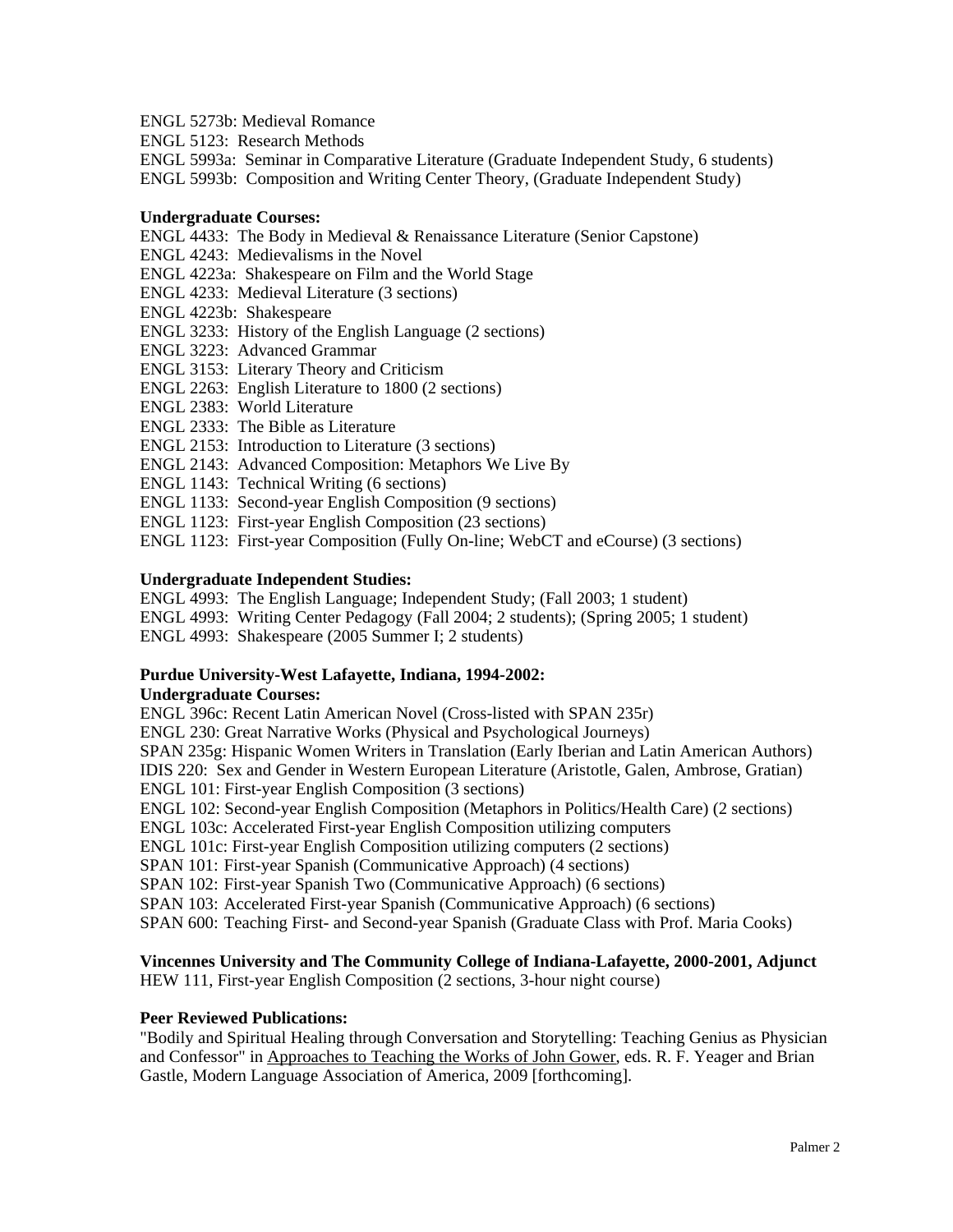"Remedia Amoris, Chaucer's Troilus and a Late-Medieval Literary-Medical Debate on Determinism, Materialism, and Free Will," in Prescribing Gender in Medicine and Narrative, eds. Angela Laflen and Marcelline Block, Cambridge Scholars Press, 2009 [forthcoming].

"Reconstructing Early Modern Folk Laughter in Rabelais through Creative Writing" in Approaches to Teaching the Works of Rabelais, eds. Floyd Gray and Todd W. Reeser, Modern Language Association of America, 2009 [forthcoming].

"Your Malady is no 'Sodyn Hap': Ophthalmology, Benvenutus Grassus, and January's Blindness in the Merchant's Tale," Chaucer Review, 41(2): 197-205, October, 2006.

"Compunctio and the Heart in the Old English Poem The Wanderer," Neophilologus, 88(3): 447-60, July, 2004.

"Connecting with the Community and Rewriting History through the Composition Curriculum," Teaching English in the Two-Year College. 32(1): 106-112, September, 2004.

#### **Co-edited Books or Customized CompositionTextbooks:**

Reading and Writing (rhe·tor'i·cal·ly), Ed. Sarah Wakefield, Contributing Editors Ymitri Jayasundera, James Palmer, and Tonya Scott, Pearson Custom Publishers, 2008.

A Rhetoric with Readings, 2e. Ed. Sarah Wakefield. Contributing Editors Ymitri Jayasundera and James Palmer. Thomson-Heinle Custom Publishers, 2006.

Spanning the Globe: Introduction to Literature. Ed. Ymitri Jayasundera. Contributing Editors Antonio Jocson, James Palmer, Sarah Wakefield. Thomson-Heinle Custom Publishers, 2006. ISBN 1-413- 079539

Negotiating Space, Crossing Borders. Eds. James Palmer and Laura Wilson. West Lafayette: Department of Foreign Languages and Literatures, 1999. ISBN 0-931682-77-0

## **Guest Editor of Journal Volume:**

Studies in Medieval and Renaissance Teaching. Special volume for 2010-11 dedicated to teaching and researching the Middle Ages at minority-serving universities and colleges. Co-editor with Pearl Ratunil.

#### **Other Publications:**

King Arthur's Death: Selections from the Middle English Stanzaic Morte Arthur and Alliterative Morte Arthure. Chaucer Studio Recordings. University of Adelaide and Brigham Young University, with Alison Baker, California State-Pomona and Paul Thomas, Brigham Young University, July, 2007.

"Jesu Christ, My Lemmon Swete" Companion to Pre-1600 British Poetry. Ed. Michelle M. Sauer. New York: Facts on File, 2008.

"Shakespeare's Sonnet 105" Companion to Pre-1600 British Poetry. Ed. Michelle M. Sauer. New York: Facts on File, 2008.

#### **Book Reviews**

Scott, Alison V., Selfish Gifts: The Politics of Exchange and English Courtly Literature, 1580-1628. Fairleigh UP, 2006, in Early Modern Literary Studies, 13.2, January, 2008. (The review may be read at: [http://extra.shu.ac.uk/emls/13-3/revscott.htm\)](http://extra.shu.ac.uk/emls/13-3/revscott.htm)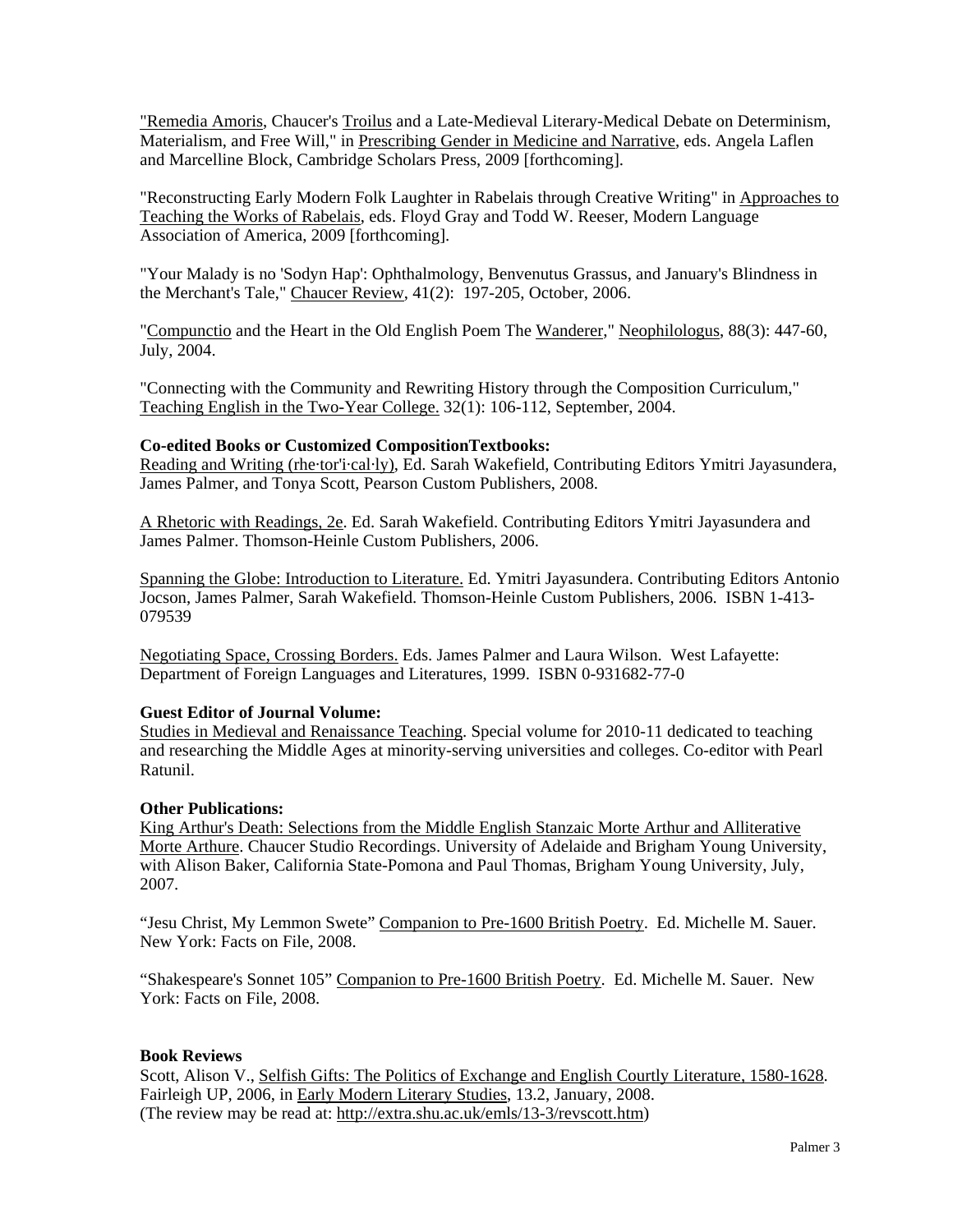## **Mentored Graduate Student Publications or Select Graduate Student Service:**

Kristen Heintz, "Shakespeare's Sonnet 98" Companion to Pre-1600 British Poetry. Ed. Michelle M. Sauer. New York: Facts on File, 2008.

Judge, Graduate Student Poster Competition, Texas A&M University System Pathways Symposium, Prairie View A&M University, Host Institution, November 10-11, 2006.

#### **Selected Grants and Proposals Written:**

"Reeling Them In: Invigorating the Humanities through Film" National Endowment for the Humanities (NEH), \$74,986, [Funded], submitted June 23, 2006; 60 pages. (Consultants and Recommendations: Lorraine Stock, University of Houston; Kimberly Brown, Texas A&M University; Merline Pitre, Dean, Texas Southern University; Steven Mintz, Stanford University) (Grant tenure January 2007-May 2008).

"Enhancing Written Communication Skills through the Writing Center" for Lora Williams, Director, Title III Program; Dr. Willie Trotty, VP Research and Development, for FY09 Cycle Beginning October 2008, [Funded, \$148,000 for FY09].

"Enhancing Written Communication Skills through the Writing Center" for Lora Williams, Dr. Willie Trotty, VP Research and Development, for Five-Year Cycle Beginning October 2007, [Funded, \$130,000 for FY08], submitted February 13, 2007.

"Organization and Contents of Thirteenth-Century Spanish Cathedral and Monastic Library Catalogues" National Endowment for the Humanities Summer Research Award (NEH), \$6,000, [Submitted October 2, 2007, not funded]; 5 single-spaced pages. (Recommendations: Drs. John Contreni, Dean, College of Liberal Arts, Purdue; Antonio Jocson, Associate Professor of English, Prairie View A&M).

"The Writing Center," Available University (State) Funds, Prairie View A&M University, \$8,000 for FY09.

"Enhancing the Writing Center," Student Allocated Funds, Prairie View A&M University, \$7,500, [Funded], submitted April 2007; 6 pages.

"The University Writing Center and Student-Centered Learning," Student Allocated Funds, Prairie View A&M University, \$6,000, [Funded], submitted March 2006; 7 pages.

"The University Writing Center and Student-Centered Learning," Student Allocated Funds, Prairie View A&M University, \$6,100, [Funded}, submitted April 2005; 8 pages.

"The University Writing Center and Student-Centered Learning," Student Allocated Funds, Prairie View A&M University, \$5,950, [Funded], submitted April 2004; 7 pages.

"University Writing Centers and Secondary Education: Cooperation and New Directions," Fund for the Improvement of Postsecondary Education (FIPSE), \$170,000, [Not Funded], submitted November 1, 2003, 7 pages.

#### **Academic and Professional Development:**

National Endowment for the Humanities Faculty Research Fellowships reviewer, 26 proposals to be reviewed, Summer 2009, Panel meeting in Washington D.C., August 24, 2009, (expenses paid, Honorarium).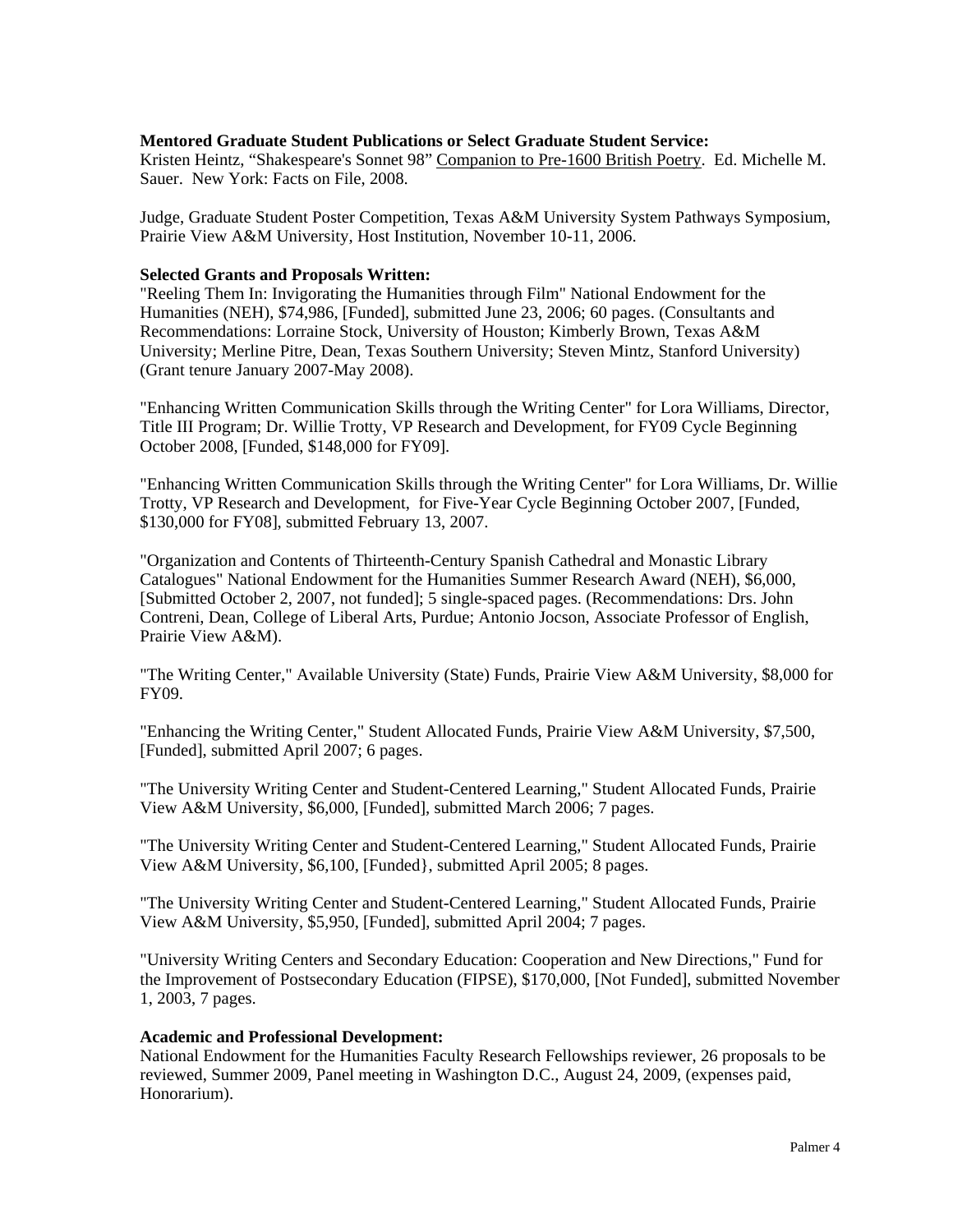Association for Departments of English Summer Seminar for Chairs of English, ADE Seminar East, Morgantown, West Virginia, June 5-8, 2008, (expenses paid, \$400 Department, \$500 Dean, \$500 Provost).

TExES English Language Arts and Reading (ELAR)Teacher Certification Exam Evaluator, Austin, Texas, August 18-19, 2007; March 7-9, 2008, June 28-29, 2008 (all expenses paid, Honorarium). E-course Training, Four sessions during summer, 2008.

Fund for the Improvement of Postsecondary Education (FIPSE), Comprehensive Reviewer, June 29- July 13, 2007, E-reviewer System (Honorarium).

Texas Higher Education Assessment (THEA, formerly TASP) Calibrated Essay Scorer, National Evaluation Systems, April 28-30, 2004, Austin, Texas.

Fund for the Improvement of Postsecondary Education (FIPSE), Reviewer of Preliminary FIPSE Proposals, November 18-19, 2004, Dallas, Texas (Honorarium).

Texas Grants Summit: Writing Proposals to Meet New Performance Auditing and Transparency Standards, November 4-5, 2004, Austin, Texas. (Recommended by Dean, College of Arts & Sciences, PVAMU)

WebCas Training; PVAMU, Texas, Spring 2003.

Introduction to WebPage Design, PVAMU, Texas, Spring 2003.

Introduction to WebCT; PVAMU, Texas, Fall 2002.

**Professional (Assessment) Development, Workshops and Meetings Attended or Led:**  Lead Institutional Effectiveness Council meetings to review Program Learning Outcomes Reports submitted by all academic and academic support units across campus (2009-present)

Lead Assessment Workshops and Meetings with Deans and Department Heads; Individual Departments such as Chemistry, Communications, Spanish, Physics, etc.; Reviewed all Program Learning Outcomes Reports for College of Engineering , College of Arts & Sciences, and University College (2008-present).

"Using Assessment to Drive Improvement," 9th Annual Texas A&M University Assessment Conference, February 22-24, 2009 (funded by the Office of Academic Affairs).

Commission on Colleges, Southern Association of Colleges and Schools, 2008 Annual Meeting, and Preconference workshop on Editing SACS documents and Core Curriculum Assessment, San Antonio, Texas, December 6-9, 2008 (funded by the Office of Academic Affairs).

SACS-COC, Institute on Quality Enhancement and Accreditation, Orlando, Florida, July 27-30, 2008 (funded by the Office of Academic Affairs).

"Partnerships in Assessment: Succeeding Together," 8th Annual Texas A&M University Assessment Conference, February 17-19, 2008.

Southern Association of Colleges and Schools Commission on College's "Student Learning Outcomes Workshop," Atlanta, Georgia, April 27, 2007, with Drs. Donald Collins and Laurette Foster.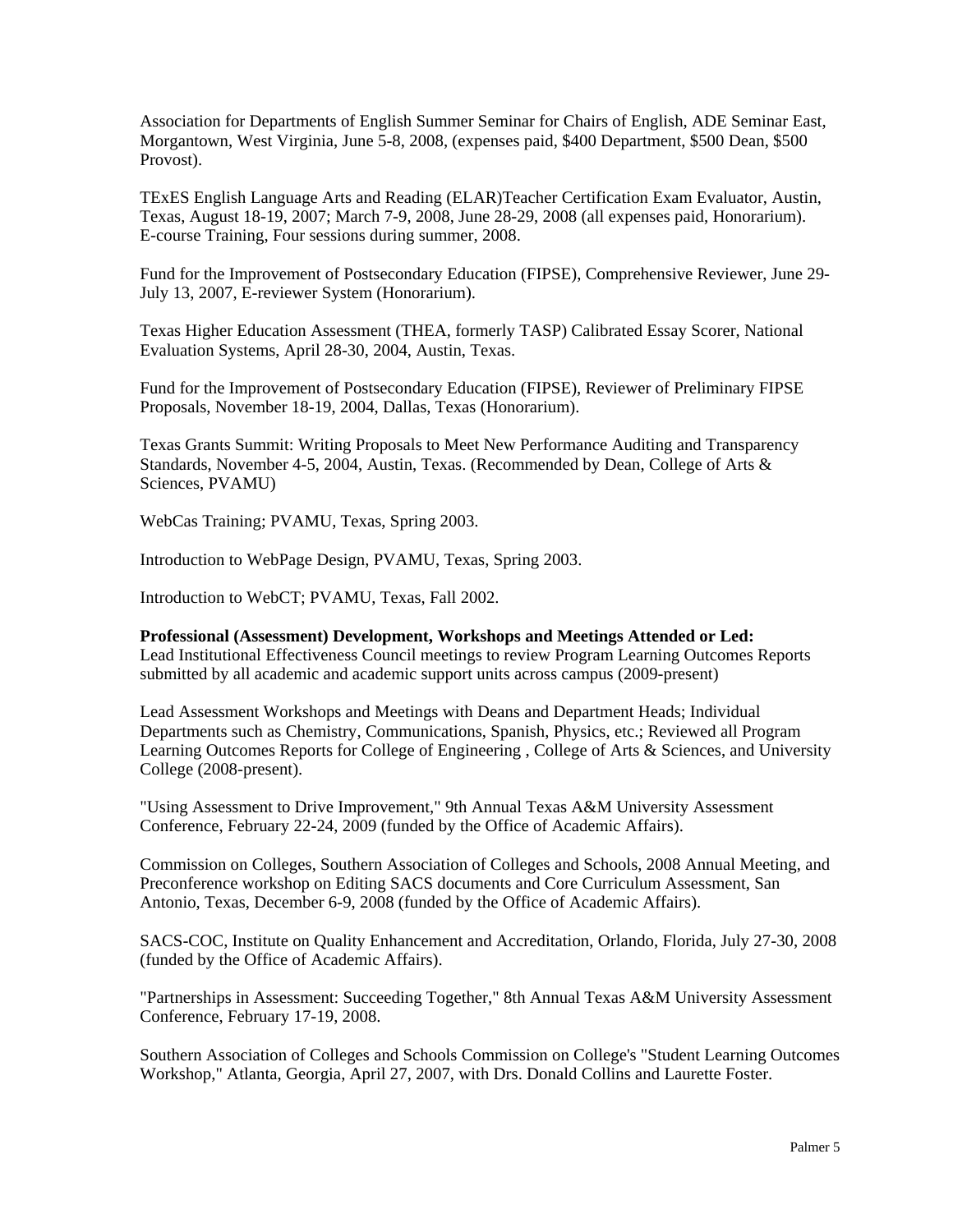"Building Assessment Capacity: Foundation to Fruition," 7th Annual Texas A&M University Assessment Conference, February 22-23, 2007.

"Embedding Assessment of Student Learning Outcomes in Regularly Scheduled Assignments," Dr. Larry H. Kelley, September 1, 2006

National Council of Teachers of English, NCTE Opinion Panel Volunteer

Title III Educator Prep Committee Presentation "Affective vs. Cognitive Teaching Methodology"; September 2004; Dept. of Education, PVAMU

Title III Educator Prep Committee Presentation "Strategies Used to Enhance Student Success on the TExES/ExCET exams"; April 19, 2005; Dept. of Education, PVAMU

Instructional Methodology Tools for Effective Teaching: Unlocking the Doors to Knowledge Workshop; Jacqueline Wurth, Faculty Development Director, The Art Institute of Houston; PVAMU, Texas, May 2003.

#### **Academic (Committee) Service:**

Prairie View A&M University:

2008-09 SACS Reaffirmation CORE Team SACS Compliance Certification and QEP, Editor General Education/Core Curriculum Council (Chair) Institutional Effectiveness Council Committee for SACS Standards 3.4 and 2.7: Education Programs: All Education Programs English Curriculum Committee (Co-Chair with Dr. Antonio Jocson) English Assessment Committee (Chair) Director, Writing Center

- 2007-08 English Curriculum Committee (Chair) English Student Assessment Committee (Chair) NCATE Committee on Accreditation (CUIN committee) Composition Committee Faculty Search Committee (2 English and 2 Communications Positions) Director, Writing Center
- 2006-07 English Curriculum Committee (Chair) English Student Assessment Committee (Co-chair with Dr. Ymitri Mathison) Dept. of Languages and Communication Student Assessment Committee NCATE/NCTE Committee on Accreditation (Dept. of Education) Faculty Performance Committee (for revising promotion requirements and guidelines) English Graduate Committee Director, Writing Center
- 2005-06 Faculty Senate (2-year term, elected representative for College of Arts & Sciences) Nomination Committee (Faculty Senate Committee, elected position) Curriculum Committee (Faculty Senate Committee) English Curriculum and Student Assessment Committees (combined for '05-'06) (Chair) Composition Committee English Graduate Committee Faculty Search Committee Director, Writing Center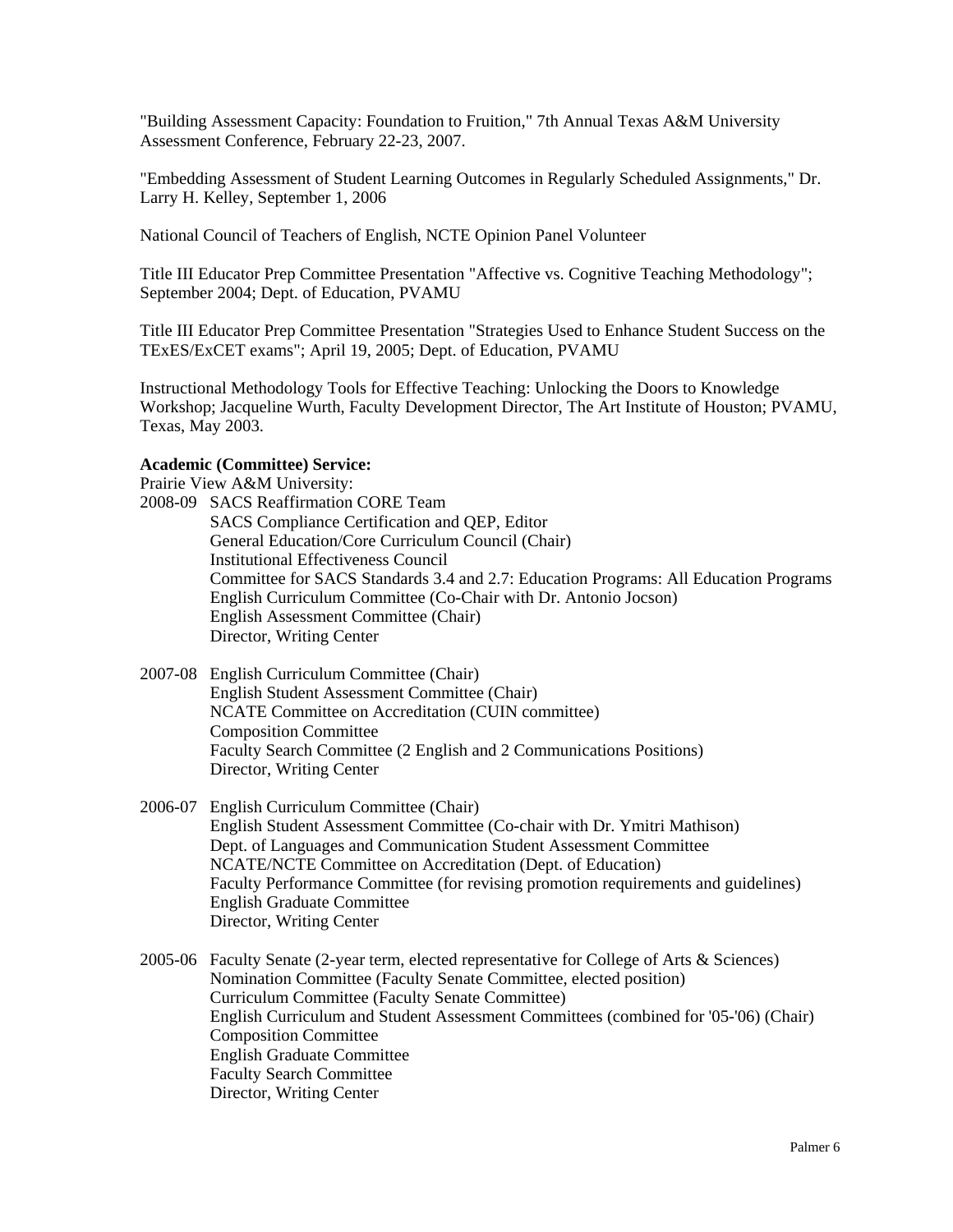2004-05 Faculty Senate (2-year term, elected representative for College of Arts & Sciences) University-Wide Grant Writing Think Tank (appointed by Dr. Michael McFrazier) Title III Educator Preparation Committee (Campus-wide) Curriculum Committee (Faculty Senate Committee) Curriculum Development Committee (Co-chair with Dr. Antonio Jocson) Student Assessment Committee (Co-chair with Dr. Antonio Jocson) Composition Committee English Graduate Committee Faculty Search Committee (Hiring Three Positions in English) Director, Writing Center Ad Hoc Customized Textbook Committee

2003-04 Curriculum Development Committee (Co-chair with Dr. Antonio Jocson) Composition Committee Director, Writing Center English Graduate Committee English-Education Curriculum Alignment Core Committee (w/ Prof. Chapman) Faculty Search Committee (Hiring Three Positions in English) Ad-hoc Committee on Plagiarism: Student Plagiarism Hearing

2002-03 English Graduate Committee Composition Committee, Elected Co-Chair for 2003-2004 (declined in order to chair Curriculum Committee) Director and Founder of Writing Center, Appointed 2002 SBEC/TEKS English Curriculum Alignment Committee (with William Chapman) English Accreditation Committee Faculty Search Committee, Interim Chair (May and June), Hiring Four Positions in English

Purdue University:

- 2001 Literary Awards Judge, 69th Annual Purdue Literary Awards Vice-President, Comitatus, Medieval Graduate Students at Purdue University
- 2000 Literary Awards Judge, 68th Annual Purdue Literary Awards
- 1999 Co-editor with Laura Wilson: Negotiating Space, Crossing Borders
- 1998 Co-organizer with Professor Anthony Tamburri: "Crossing Borders" Conference
- 1995 Course Coordinator for all Spanish 101-202 sections, Mentored TA's on Spanish Computer Program

#### **Writing Center Service and Activities (other than conference presentations):**

Dr. Shannon Carter, Texas A&M University-Commerce, Writing Center consultant and out-side reviewer, August 2008, (funded by my Title III project for FY08).

Writing Center Summer Institute (August 6-10, 2007, at Oregon State University), organized by Professors Clyde Moneyhun, Stanford University, and Lisa Ede, Oregon State University.

"Workshop on Writing Assessment," Pre-Conference Workshop, University Writing Center and the Office of Institutional Assessment, Texas A&M University; Instructor: Teresa Flateby, University of South Florida, February 21, 2007.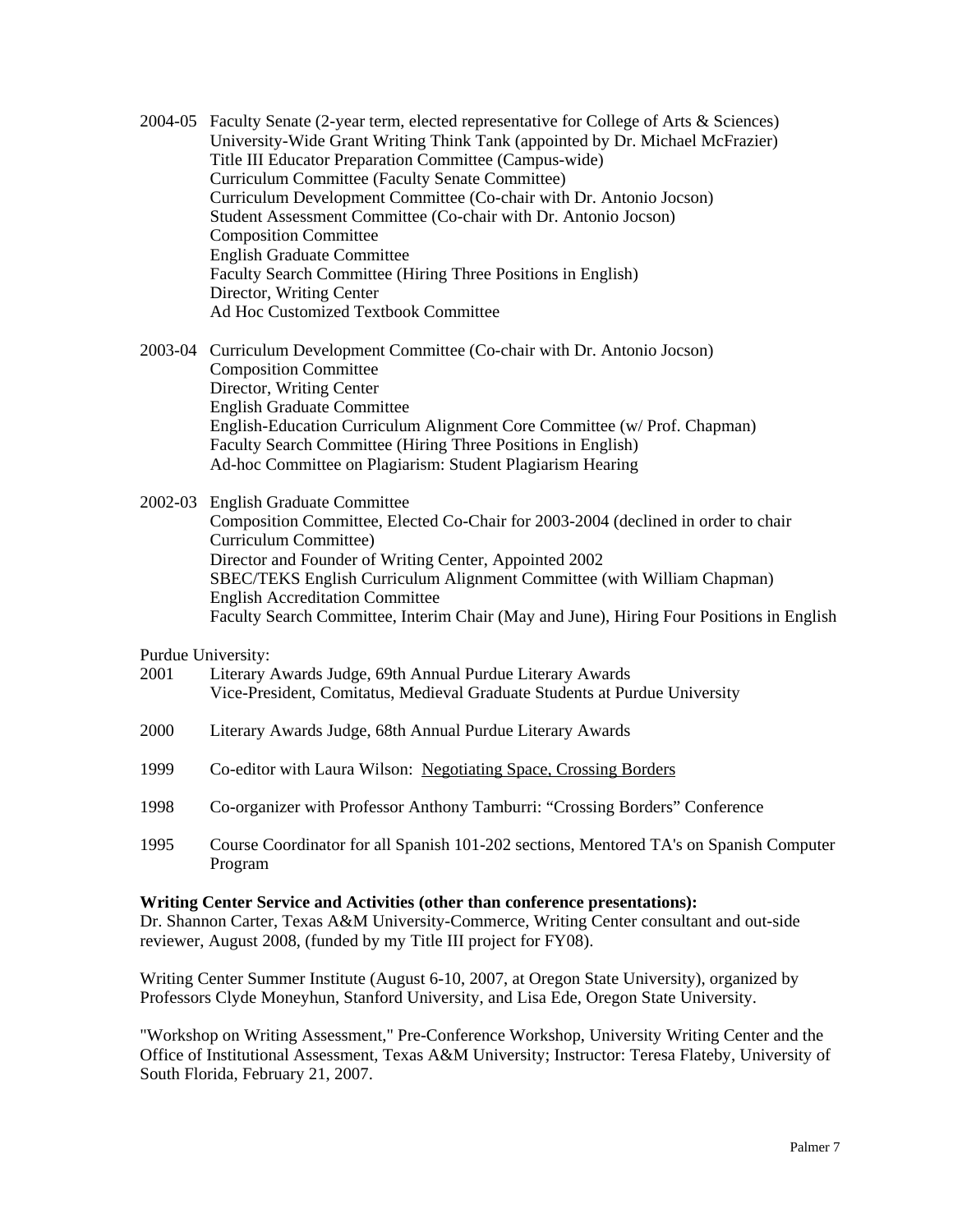Ad-hoc Gathering: Creating a Seamless Transition from Developmental to ENGL 1123, with Drs. Sneade-Green, Scott, Thompson, and developmental instructional staff, September 22, 2006.

Writing Across the Curriculum Faculty and Student Workshops: "Introduction to MLA Documentation Style," "Revising vs. Editing Your Work," "Introduction to APA Documentation Style," February, 2006

Writing Across the Curriculum Faculty and Student Workshops: "Using MLA Style," "Conquering the Comma," and "Using APA Style," November, 2005

Advisor, Writing Center Group, Student Allocation Fees

One-hour Workshop: Thesis Formation and Using APA Style for Dr. Veda Brown, Applied Psychology; PVAMU

Director and Founder, University Writing Center, PVAMU. (Met with four directors at their own writing center regarding writing center philosophy, goal formation, funding, staffing, training, and resources)

Judy Caprio, Director, Louisiana State University Writing Center, March 2005.

Dr. Murriel Harris, Director, Purdue University Writing Center, May 2003.

Dr. Marjorie Chadwick, Director, University of Houston Writing Center, April 2003.

Dr. Valerie Balester, Director, Texas A&M University Writing Center, March 2003.

"Writing Center Philosophies and Proofreading Student Work," Faculty Forum, Dept. of Languages and Communications, Prairie View A&M University, Texas, presenter, April, 2003.

#### **Other Service:**

Author (with Dr. Judith Hansen from Curriculum and Instruction) of NCATE SPA report for English Language Art (ELA), January 2008, 50+ pages.

Ad-hoc Gathering: Alignment of English Curriculum with 4-8 TExES Standards, with Dr. Clarissa Booker (Professor of CUIN and Reading), April 3, 2005

Academic Advisor, 15 Students in English and Communications; Secondary Advisor for 40 majors

Faculty Advisor, National Society of Collegiate Scholars, Honor Society, PVAMU Chapter

Electrical Engineering Accreditation Folder; ENGL 1123 Portfolio; Spring and Fall 2004; Dr. Fuller; PVAMU

#### **Academic & Teaching Honors, Awards, or Elected Positions:**

| 2009 |        | * U.S. Dept. of Education Title III Project Grant, \$148,000 (FY09)<br>* TAMUS Chancellor's Teaching Excellence Award, \$2,600                   |
|------|--------|--------------------------------------------------------------------------------------------------------------------------------------------------|
| 2008 | $\ast$ | National Endowment for the Humanities Grant, \$75,000, continued year two<br>* U.S. Dept. of Education Title III Project Grant, \$130,000 (FY08) |
| 2007 | $\ast$ | Outstanding Faculty Member of the Year Award, Department of Languages and<br>Communications, Prairie View A&M University                         |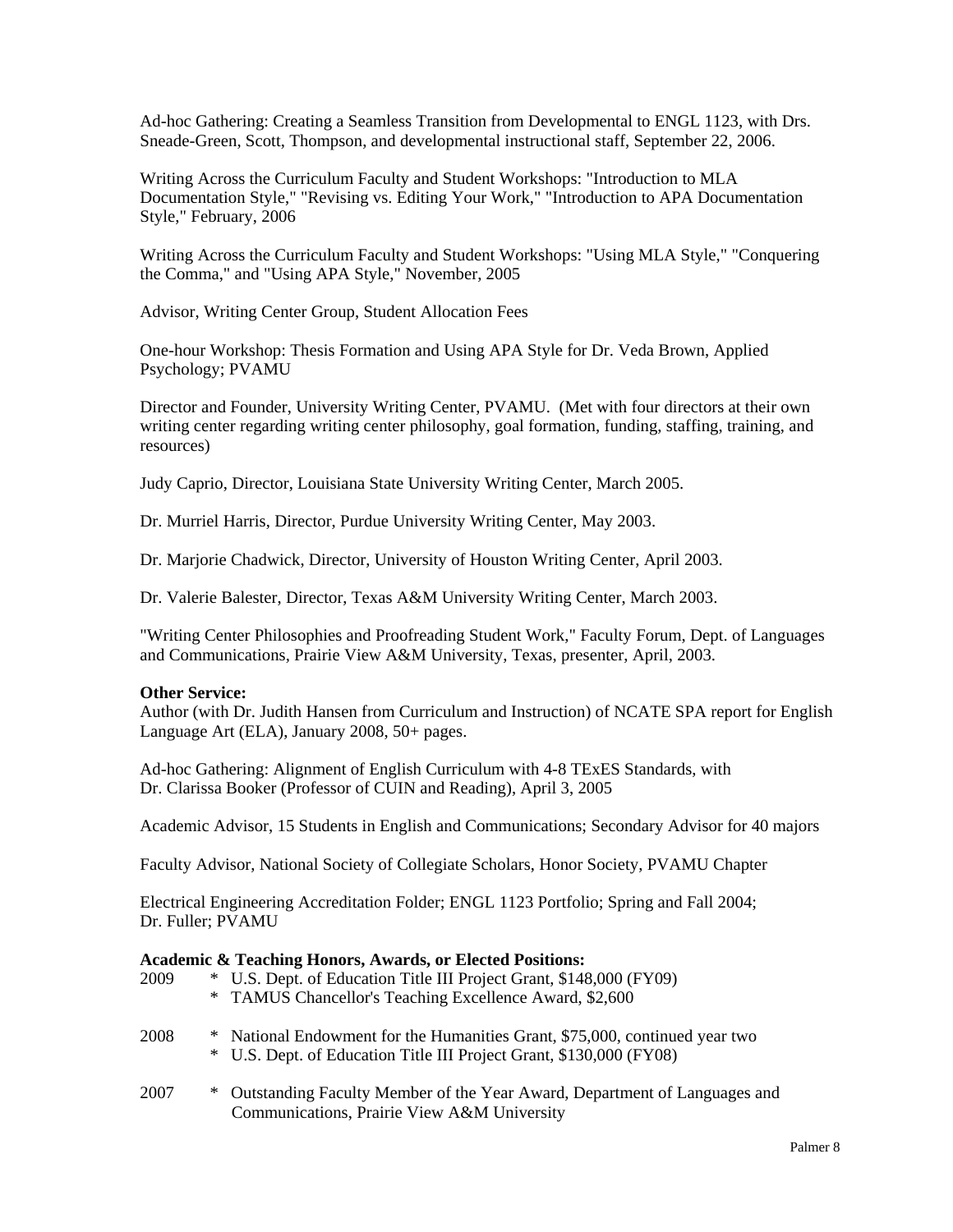|      | $\ast$<br>$\ast$<br>$\ast$<br>$\ast$<br>$\ast$<br>∗ | Outstanding Teaching Award, College of Arts and Sciences, Prairie View A&M<br>National Endowment for the Humanities Grant, \$75,000.<br>Faculty Resource Network, Summer Seminar at New York University. "Voice from<br>Sinai" (travel, housing, subsistence, and seminar expenses, approx. \$800)<br>Teaching Excellence Funding for International Writing Center Association Summer<br>Institute $(\$2,000)$<br>Invited Guest Speaker, National Society of Collegiate Scholars Induction Ceremony,<br>Texas Southern University, February 7, 2007 (unable to attend)<br>Gold Star Chapter Status, National Society of Collegiate Scholars, (only 41 chapters<br>across the country given this award) |
|------|-----------------------------------------------------|--------------------------------------------------------------------------------------------------------------------------------------------------------------------------------------------------------------------------------------------------------------------------------------------------------------------------------------------------------------------------------------------------------------------------------------------------------------------------------------------------------------------------------------------------------------------------------------------------------------------------------------------------------------------------------------------------------|
| 2006 | ∗<br>$\ast$                                         | Elected Secretary South Central Modern Language Association Renaissance Drama<br>Session for 2006 SCMLA Conference, Forth Worth, Texas.<br>Letter of Commendation from Student Government Association President (April 2006)                                                                                                                                                                                                                                                                                                                                                                                                                                                                           |
| 2005 | ∗<br>∗                                              | Honored as Distinguished Member of National Society of Collegiate Scholars<br>Elected to Nominating Committee, Faculty Senate                                                                                                                                                                                                                                                                                                                                                                                                                                                                                                                                                                          |
| 2004 | ∗                                                   | Elected to Faculty Senate, Two-Year Term, Prairie View A&M University, Texas                                                                                                                                                                                                                                                                                                                                                                                                                                                                                                                                                                                                                           |
| 2003 | $\ast$                                              | Commendation for Teaching Excellence (note sent by President Wright to Provost<br>Thomas-Smith, Dean Martin and Department Head, Dr. Liu; copy available)                                                                                                                                                                                                                                                                                                                                                                                                                                                                                                                                              |
| 2002 | ∗                                                   | Purdue Research Foundation Grant for dissertation research, (\$12,500 per year)                                                                                                                                                                                                                                                                                                                                                                                                                                                                                                                                                                                                                        |
| 2001 | ∗<br>$\ast$<br>∗                                    | Purdue Research Foundation Grant for dissertation research, (\$12,500 per year)<br>Best Proposal and Presentation by Adjunct Faculty Award, TYCA-Conference,<br>Fort Wayne, Indiana<br>Mellon Seminar on Interpretation (Medieval), stipend for 2001 seminar and research,<br>Penn State University                                                                                                                                                                                                                                                                                                                                                                                                    |
| 2000 | $\ast$<br>$\ast$<br>$\ast$                          | Excellence in Teaching Award, Department of English, Purdue University<br>Phi Kappa Phi Honor Society, Purdue University Chapter<br>Purdue Research Foundation Research Summer Grant (declined for yearlong grant)                                                                                                                                                                                                                                                                                                                                                                                                                                                                                     |
| 1998 | $\ast$                                              | Kathryn Mostel Award for best teaching portfolio in introductory composition<br>High Pass (Distinction), Doctoral Examination in Middle English Language and<br>Literature                                                                                                                                                                                                                                                                                                                                                                                                                                                                                                                             |
| 1998 | ∗<br>∗                                              | CAES Novus Award for best conference paper, 29th Annual CAES Conference,<br>Muncie, Indiana<br>Peter C. Braeger Memorial Award (Honorable Mention) for best essay on the Middle<br>Ages, 66th Annual Purdue Literary Awards                                                                                                                                                                                                                                                                                                                                                                                                                                                                            |
| 1997 | ∗<br>$\ast$                                         | FLEP Fellowship (Foreign Language Enhancement Program), Study of Latin at Indiana<br>University-Bloomington<br>CIC Traveling Scholar, Big Ten University, Indiana University-Bloomington                                                                                                                                                                                                                                                                                                                                                                                                                                                                                                               |
| 1996 | ∗                                                   | Best Instructor of Introductory Spanish Nominee, Department of Foreign Languages and<br>Literatures                                                                                                                                                                                                                                                                                                                                                                                                                                                                                                                                                                                                    |
| 1995 | $\ast$                                              | Peter C. Braeger Memorial Award for best essay on the Middle Ages, 63rd Purdue<br><b>Literary Awards</b>                                                                                                                                                                                                                                                                                                                                                                                                                                                                                                                                                                                               |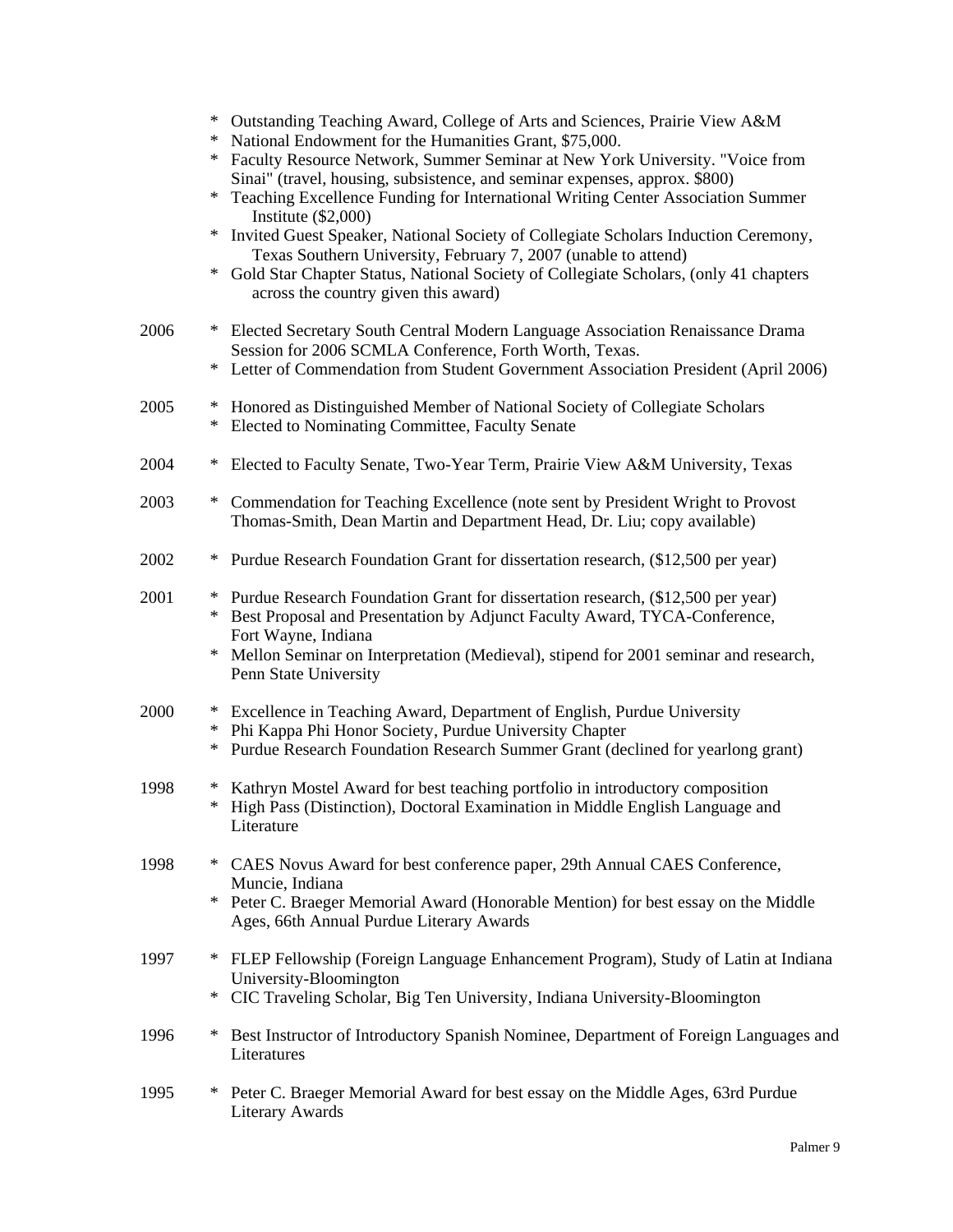## **Conference Presentations:**

| May, 2009     | "Enhancing the Medieval Curriculum through NEH's Humanities Initiatives for<br>Faculty," Sponsored by the National Endowment for the Humanities (NEH), 44th<br>International Congress on Medieval Studies, Kalamazoo, Michigan.                                                                        |
|---------------|--------------------------------------------------------------------------------------------------------------------------------------------------------------------------------------------------------------------------------------------------------------------------------------------------------|
| May, 2008     | "Lyk an Hevene for to Heere': Roundtable on Using Audio Files in Middle English"<br>sponsored by the Chaucer Metapage. "When Audio Files Go to HEL and Beyond:<br>Institutional Exchange and a Medieval Battle of the Bards," 43rd International<br>Congress on Medieval Studies, Kalamazoo, Michigan. |
| May, 2008     | "Gower Aloud" and Gower's Humor, with Alison Baker, California State Polytechnic<br>University, Mica Gould, Grambling State University, and Alex Kaufman, Auburn<br>University, 43rd International Congress on Medieval Studies, Kalamazoo, Michigan.                                                  |
| April, 2007   | "Expanding the Physical Space of the Writing Center through a Campus-Wide 'Peer<br>Review Day," International Writing Center Association Conference, Houston, Texas.                                                                                                                                   |
|               | November, 2006 "William James, Cognitive Theory, and Emma Bovary's Emotional Brain," 63rd<br>Annual South Central Modern Language Association Conference, Dallas, Texas.                                                                                                                               |
| April, 2006   | "Vision and Reaction in/to the late Medieval Lover's Confession," 37th Annual<br>College English Association Convention, San Antonio, Texas.                                                                                                                                                           |
| October, 2005 | "Redeeming the Martialist: Tamburlaine, Patronage, and Elizabeth I," 62nd Annual<br>South Central Modern Language Association Conference, Houston, Texas.                                                                                                                                              |
| March, 2005   | "Getting the Timing Right: Raising Awareness of Black English and its Features with<br>African American Writers in the Writing Center," 13th Annual South Central Writing<br>Center Association Conference, Louisiana State University, Baton Rouge, Louisiana.                                        |
|               | September, 2004 "Looking Back to the Carolingians: Organizational Techniques of Thirteenth-<br>Century Spanish Library Catalogues," 14th Annual Conference of the Texas<br>Medieval Association, Dallas, Texas.                                                                                        |
| May, 2004     | "A 13th-Century Spanish Monastic Library Catalogue: Organization, Contents, and<br>Function," 39th International Congress on Medieval Studies, Kalamazoo, Michigan.                                                                                                                                    |
| April, 2004   | "The Hats I Wear and Enhancing the Legitimacy of Writing and of Writing Centers,"<br>East Central Writing Center Association Conference, Seton Hill University,<br>Pennsylvania.                                                                                                                       |
| May, 2003     | "Your Malady is no 'sodyn hap': Benvenutus Grasus on January's Blindness," 38th<br>International Congress on Medieval Studies, Kalamazoo, Michigan.                                                                                                                                                    |
| May, 2002     | "Secular Traditions: Passions According to a Medieval Physician," 37th<br>International Congress on Medieval Studies, Kalamazoo, Michigan, (sponsored by<br>Siena Center)                                                                                                                              |
| October, 2001 | "Bringing the Community into the Community College Classroom," Conference of<br>the Two-Year College Association of the Midwest, Fort Wayne, Indiana.                                                                                                                                                  |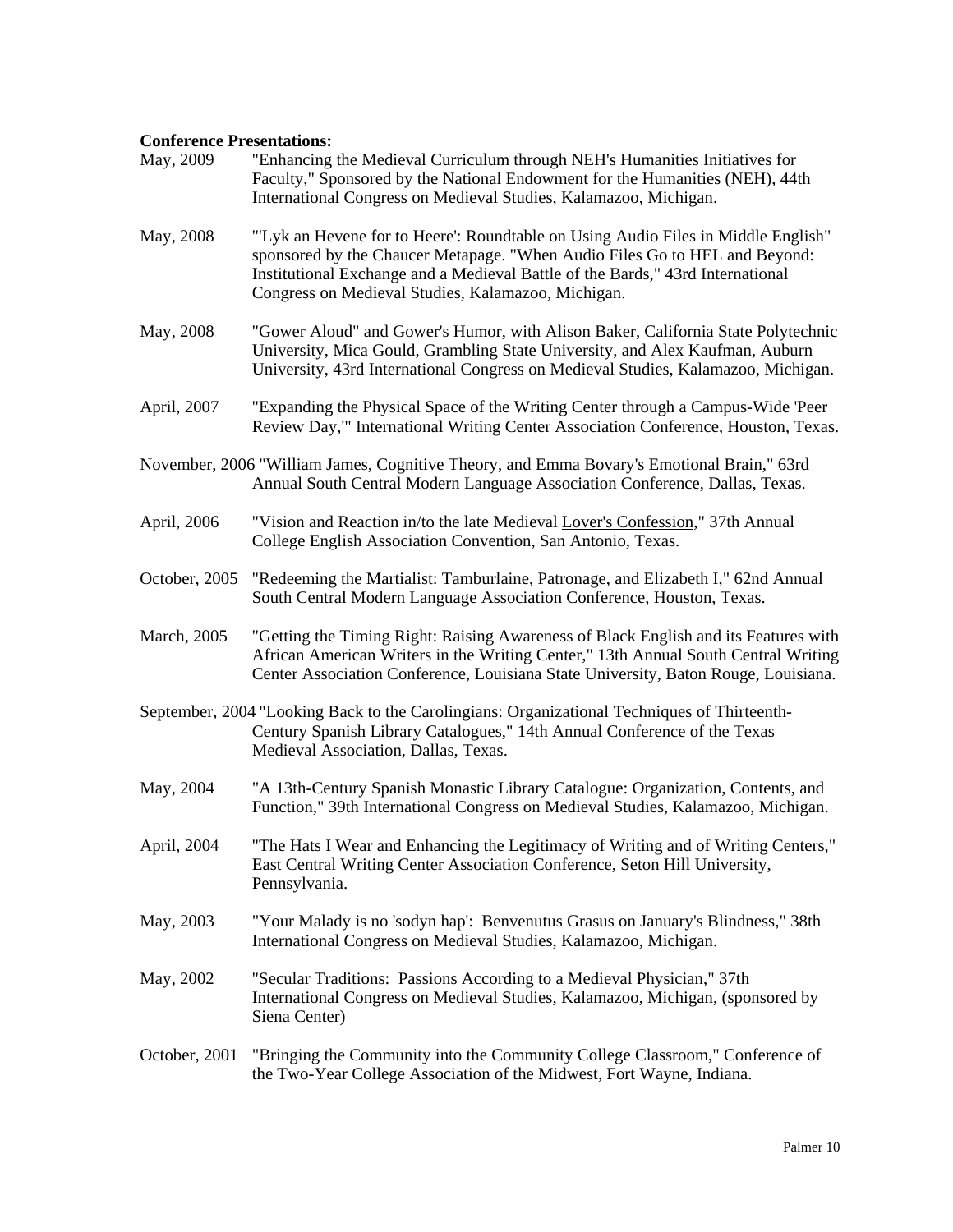- August, 2001 "Interrogating Prescribed Cures for the Lover's Malady," 11th Annual Conference of the Texas Medieval Association, Trinity University, San Antonio, Texas.
- May, 2001 "Visualizing with Attitude and Disturbing the Heart: The Role of Violence in Illuminated Manuscripts of Gower's Confessio Amantis," 36th International Congress on Medieval Studies, Kalamazoo, Michigan, (sponsored by the John Gower Society).
- February, 2001 "The Social Construction of Emotion in Diego de San Pedro's Cárcel de Amor," 18th Annual Meeting of the Illinois Medieval Association, Newberry Library, Chicago, Illinois.
- October, 2000 "Compunctio and the Heart: Highlighting The Wanderer's Secular and Religious Ambiguities," 16th Annual Conference of The Medieval Association of the Midwest, Duluth, Minnesota.
- May, 1999 Reading participant in Professor Ann W. Astell's presentation in Middle English "A Double Discovery: The Yeoman's Tale of Robin Hood and Friar Tuck," 34th International Congress on Medieval Studies, Kalamazoo, Michigan.
- November, 1998 "Uniting Remedia Amoris and Penitential Traditions Using a Medieval Medical Treatise: A Better Reading of Gower's Confessio Amantis," Comparative Literature Graduate Student Symposium, Purdue University, West Lafayette, Indiana.
- October, 1998 "Genius as Confessor and Physician in Gower's Confessio Amantis," Novus et Antiquus, 29th Annual CAES Conference, Ball State University, Muncie, Indiana.
- February, 1997 "Unruly Sex and Memory in Chaucer's Merchant's Tale," Unruly Women's Conference, Purdue University, West Lafayette, Indiana.
- April, 1995 "El Bandolero Social en Poema de Mio Cid y Martin Fierro," International Latin American Studies Conference, University of Texas, Austin, Texas.

#### **National or International Conferences Attended (other than Assessment):**

- March, 2009 Conference on College Composition and Communication, San Francisco, March 11- 14, 2009.
- October, 2008 International Writing Center Association Conference, Las Vegas, Nevada, October 28-31, 2008.
- April, 2008 Mid-Atlantic Writing Centers Association Conference on Writing Centers and Liberty and Literacy, Philadelphia, Pennsylvania, April 11-13, 2008.
- March, 2008 National Conference on Writing Centers and Race, University of Illinois-Chicago, February 29-March 2, 2008.
- July, 2003 Toward a Gower Hypertext, University of London, England, July 28-30, 2003.

## **Organized and/or Moderated Conference Sessions:**

May, 2009 "Teaching and Researching the Middle Ages at Minority Serving Colleges and Universities," Special Session Organizer, One Workshop and Two Roundtable Sessions Accepted and Sponsored by NEH, 44th International Congress on Medieval Studies, Kalamazoo, Michigan.